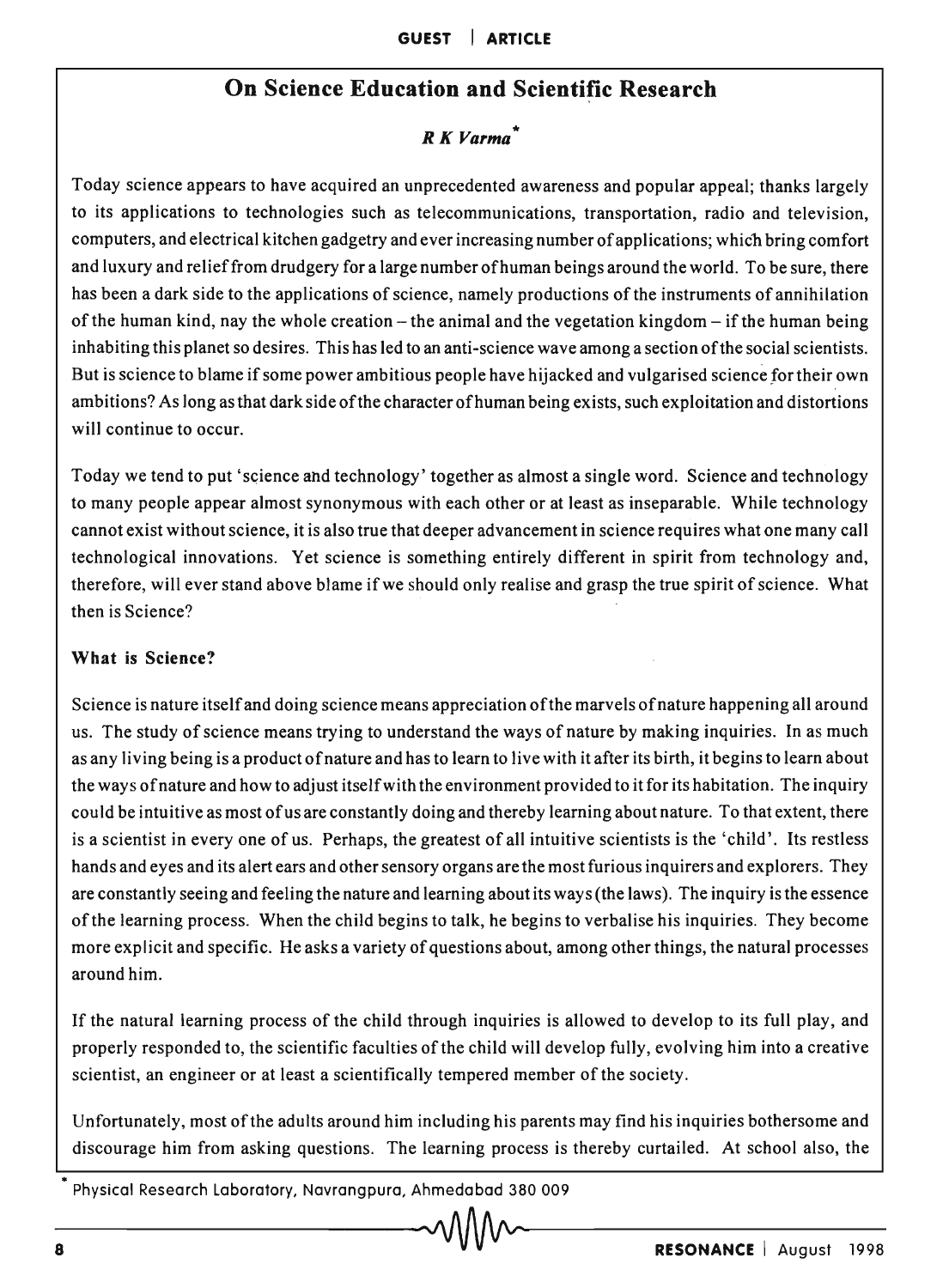process of education is information rather than inquiry oriented. Inquiries are by and large discouraged while acquisition and quick retrieval of information is accorded high premium. The examination is also information oriented and the acquisition of high percentage of marks is regarded as the sole index of high performance. T V programmes which glorify the retrieval of encyclopaedic information only reinforce the wrong values of the information culture. Departure from conforming to these standardised and socially applauded sets of values would be considered as queer and may even be regarded as dull-witted. This may be the beginning of asphyxiation of creativity in a student. Yet there exist many well-known persons who refuse to be subdued by the stifling forces of the system and have managed to keep their spirit of inquiry alive as also their creativity. What should then be a proper science education that brings out the best of creative talents of a student to the fore?

### **Science Education**

When we talk of science education in the context of the present day imperatives, we cannot ignore the pragmatic aspects. We cannot, for instance, ignore the fact that a large number of students who take science courses do so with a view to a career in engineering, medicine and other professional applied fields. These are important aspects that have implications for the evolution and development of the society at large. But these are not the issues that I would like to address at the present juncture. Suffice it to say that a proper science education should be beneficial to also those planning to take up professional courses. It is the encouragement of creativity that should be the aim of science education and creativity ought to be valued 'in all professions.

I would, however, like to address the question of science education from the point of view of creativity in the pursuit of science itself.

When the legendary 'apple' fell on Newton's head and thereby literally awakened him to the realization of the existence of a force that attracted it towards the earth, he was not the first man who saw the apple fall. But surely it was the first time he realized the apple fall, for it did initiate in his mind the inquiry: why? Or when Einstein while travelling by a streetcar in Bern was set into thinking about the relativity of motion, which culminated later into the formulation of the 'relativity theory' he wasn't the first man to have travelled in a streetcar. What then distinguished these men from others? It is their power of observation and inquisitiveness which enables them to notice things, phenomena or processes which others pass by, and to institute inquiries about them. It is their ability to see astonishment in certain happenings which others take for granted. It is their mental analytical ability that enables them to analyse and classify observations into logical structures. It is the sharpness of their perception of physical phenomenon that gives them delight in having found something new and astonishing. It is their disposition to view a set of facts with a different angle and perspective that allows them to discover a higher order in the scheme of things, than was hitherto known. Thus the heliocentric view of our solar system by Copernicus is one such example that provided in fact the starting point of not only our present hierarchical view of the universe, but also the basis for the Kepler's laws which, in turn, enabled Newton to formulate the science of mechanics.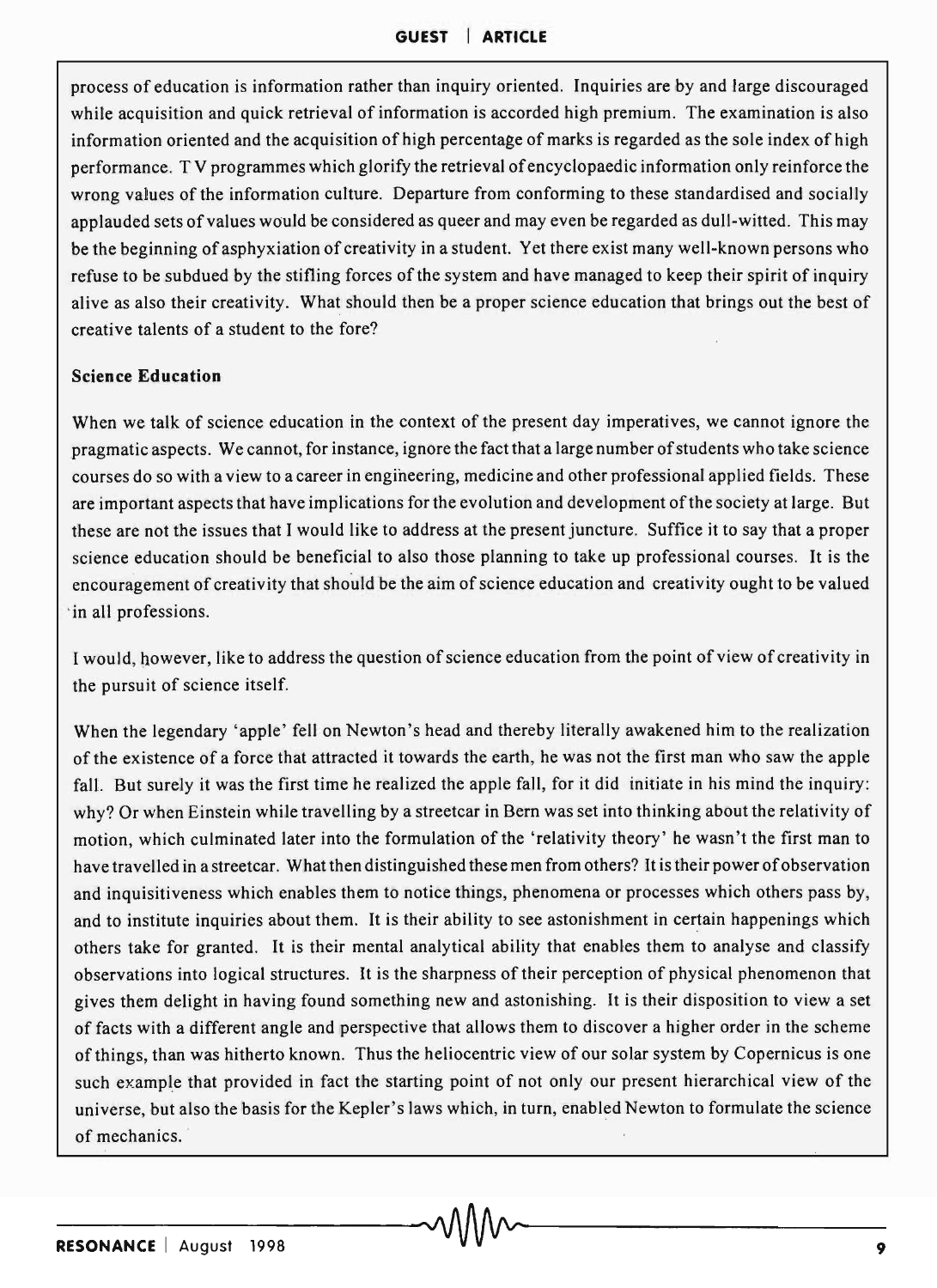Thus, in relation to 'science education', we ought to ask ourselves if the science education being imparted to our young minds is encouraging any of the above mentioned traits. Far from it! On the contrary, our science education represents, willy-nilly, a systematic though inadvertent attempt at curbing all these traits and consequently creativity. I am not suggesting, of course, that it is a deliberate attempt. But the total system appears to be so insensitive, rigid and impervious to suggestions for liberalization and improvement that it does give such an impression. Witness for example, the horrendous science text books that continue to be prescribed in some states for use of our students, which are full of unpardonable howlers. When it is the observations of natural phenomenon by direct visual perception that should be encouraged, it is only through pictures in black and white that a student is taught how a beautiful plant, a flower or a colorful rock is supposed to look! When the characteristics of a phenomenon ought to be learnt by a student through observations, he is asked to cram these properties as enumerated most dryly in the colorless science textbooks. These, in turn, are supposed to be reproduced in examination and a high percentage of marks obtained are all what is regarded as important and relevant. What exists thus amounts to an antithesis of creativity. It is amazing that this state of affairs has been allowed to go on year after year even though the stifling effects of such a system have been repeatedly debated and pointed out. Yet for some inexplicable reasons, the system continues. Is it, therefore, any surprise that our assets of creativity are as low as they are?

A country that is credited with having nurtured a large number of creative physicists during almost the first half of the present century, namely Germany, had a rather free academic environment. I quote from Max Born about the state of the educational system and associated academic environment prevalent at the time when he got his education.

"In Germany at that period ... (there was) complete academic freedom at the University. There was, in most cases, no strict syllabus, no supervision of attendance, no examinations except the final ones. Every student could select the lectures he liked best. It was his own responsibility to build up a body of knowledge sufficient for the final examination which were either for a professional certificate or for a doctor's degree or both. Thus, I made up a rather mixed programme for my first year, including physics, chemistry; zoology, general philosophy and logic, mathematics and astronomy..."

If we compare this system then prevalent in Germany (as I suppose it must also be now) with what exists in our country, the contrast is stark. Our system is coercive in more than one sense. Students are coerced to study subjects which they may not relish: they are coerced by parents and society to secure high percentage of aggregate marks regardless and oblivious of any real learning in the process. Most students regardless of their aptitude are coerced into a chosen few professional directions. At the end ofthe assembly line, one thus gets only two or three kinds of objects 'round', 'cubic' and may be 'cylindrical'. Where is then any scope for creativity? Creativity requires that a student be encouraged to develop his innate desires and aptitudes and a choice should be available to  $him - a$  choice to develop his own personality and his own individuality.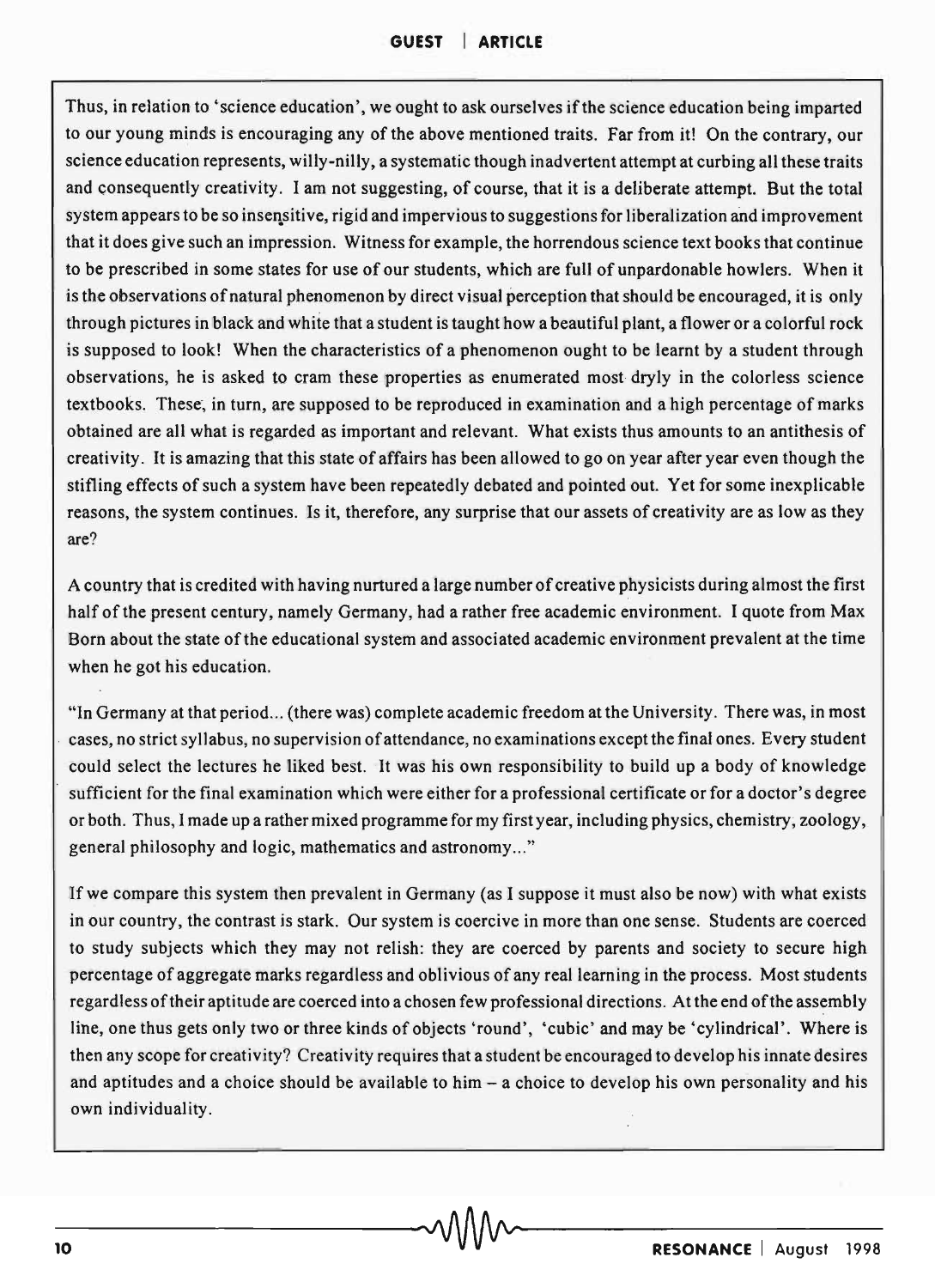To be sure, a student today is, by and large, more informed about scientific advancements in the world compared to his counterpart a generation ago. I have also come across greatly enthusiastic students at the high school level. I have also met some very sincere and interested teachers. But information is not education. Excessive information can and does lead to indigestion. Students ought to be allowed time to digest what they are taught. And'they ought to be taught in small digestible doses.

There has been a tendency for some time now to push down higher level courses into lower classes. Thus what was earlier a part of the BSc syllabus is being introduced in the higher secondary and the process continues all down the line. This compression is sought to be justified by saying that in this fast developing world of science, a student must know the latest, otherwise, he would be left behind. And, ifnew modern developments have to be taught in BSc, then old things must be pushed down to XII standard and so on. Moreover, the panel of mathematicians who design the mathematics courses see in every student a potential mathematician and so would want him to learn all the mathematics they can teach. The panel of physicists and chemists do likewise and keep on enlarging the syllabi for the XII standard students. This is not only counter-productive and counter-educational, but amounts to subjecting the tender minds to a kind of academic violence and torture. The number of suicide cases that are reported during the examination time are not unrelated to this fact.

It is extremely urgent that we give completely new directions to not only our science education, but adopt an entirely different approach to our education itself.

#### **Scientific Research**

Scientific research means an advancement of knowledge over what exists at any given time. While science education oughl to aim at learning about the existing knowledge in a methodical way and at developing keen sense of observation and analytical mental ability, scientific research means a further exploration of nature beyond the present frontiers of knowledge using the skills and the power of observation and analysis acquired in the process of learning science.

Thus our ability to do scientific research at the highest international level is intimately related to our training during the process of education and to our attitude to science research. Of course, scientific research is, in general, both basic and applied. While both types of research are extremely important for our country, it is not the type but the quality of research that is the central issue.

Science research has usually progressed by leaps that have been taken by individuals with unusual power of observation and insight. One can recall the names of Copernicus. Kepler, Newton, Leibnitz, Euler, Lagrange, Hamilton, Kelvin, Clausius, Faraday, Maxwell, Einstein, Bohr, Heisenberg, Schrodinger and Dirac. The list is, of course, not complete. These names stand enshrined in the annals of science. Among the classical physicists, the names of Copernicus, Kepler and Newton on the one hand, and Faraday and Maxwell on the other hand stand out most prominently for while the former gave us science of mechanics, the latter gave us the laws of electrodynamics, the two cornerstones of classical physics.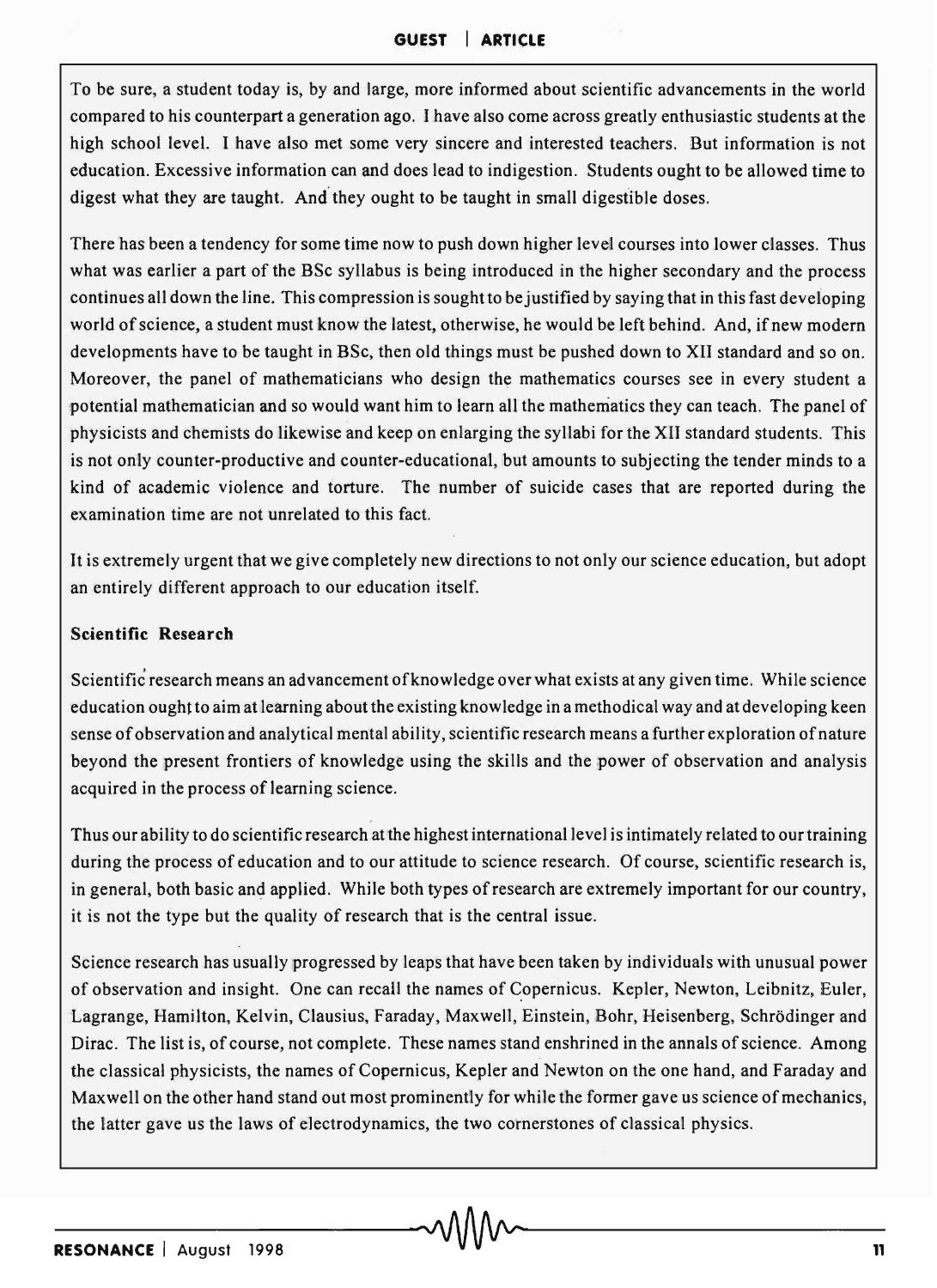After such leaps, there still remains a large amount of work to be done which consists in applying the laws so discovered to a large body of phenomena where these laws could be applicable. A large number of first rate physicists both experimental and theoretical, belong to this category. This is also a very important class of physicists because they are the ones who help establish and expand the regime of validity of the laws of nature propounded so far through painstaking experimental and associated theoretical work. These may not appear in comparison to be so glorifying and rewarding at first sight. However, every scientific investigation well conceived and well done is important, for therein lies the opportunity of a new finding which may be defying the existing laws and may be pointing to the existence of new ones. Thus, the painstaking observations of the 'black body spectrum' had in them the germs of the most important discovery ofthe twentieth century, namely the 'quantum theory', for it could not be explained in terms of the laws of classical physics.

What are the motivations of a person who opts for a career in scientific research? It can not be the riches of the conventional kind, for riches there are not in this career. Many who have opted for such a career, in its true spirit, did so, perhaps, with a secret wish that may be some day, their name may be counted among those great physicists who have inspired them. In some sense, they were daydreamers, whether one succeeded or not is a different matter, but such a wish is a very human sentiment and does provide the person with a motivation to put in his/her very best. And while one is pursuing one's work with this kind of wish and motivation, one may discover yet another kind of motivation for pursuing science, for simply the pleasure of discovering something entirely new and which nobody else besides him knows. Planck apparently had this realization when (reportedly) walking with his son in a garden, he is supposed to have told him that he seems to have "made a discovery comparable only to the discoveries of Newton". To people of that class, science is an obsession which they would pursue even under the heaviest of odds driven only by the desire of learning about what lies beyond: which may sometimes even be beyond their own capacities.

David Hull in his review of the book *The Selfish Gene,* by Richard Dawkins, has written *(Nature 342,*  319 - 320, 1989) "scientists give every appearance of being addicts and science is their vice". "In the addiction stakes", writes John. Galloway *(Nature* 343, 707, 1990) "Marie Curie was a 200-a-day woman. Not for her a fellowship at a comfortable Oxford College: she worked 12 hours a day in a leaky hanger in the backyard in condition that no self respecting heavy labourer would have tolerated". And she worked for nothing. That's what I call addiction.

What are the motivations in today's world of science? Times have of course, changed and with it our social mores and attitudes as well as the quality of motivations. Earlier science was more or less an elitist profession confined essentially to university departments. With the spread of education and proliferation of science and ever-expanding volume of scientific research, a host of extraneous motivations have made an entry into the pursuit of science. Scientific pursuit appears to have degenerated to a state of any other profession. Where pursuit of scientific truth and the pleasure of the prospects of achieving it were the major motivating factors, quick visibility is the most desired objective and motivation today. There seems to be a considerable impatience to achieve it and consequent frustration arising from not being accorded